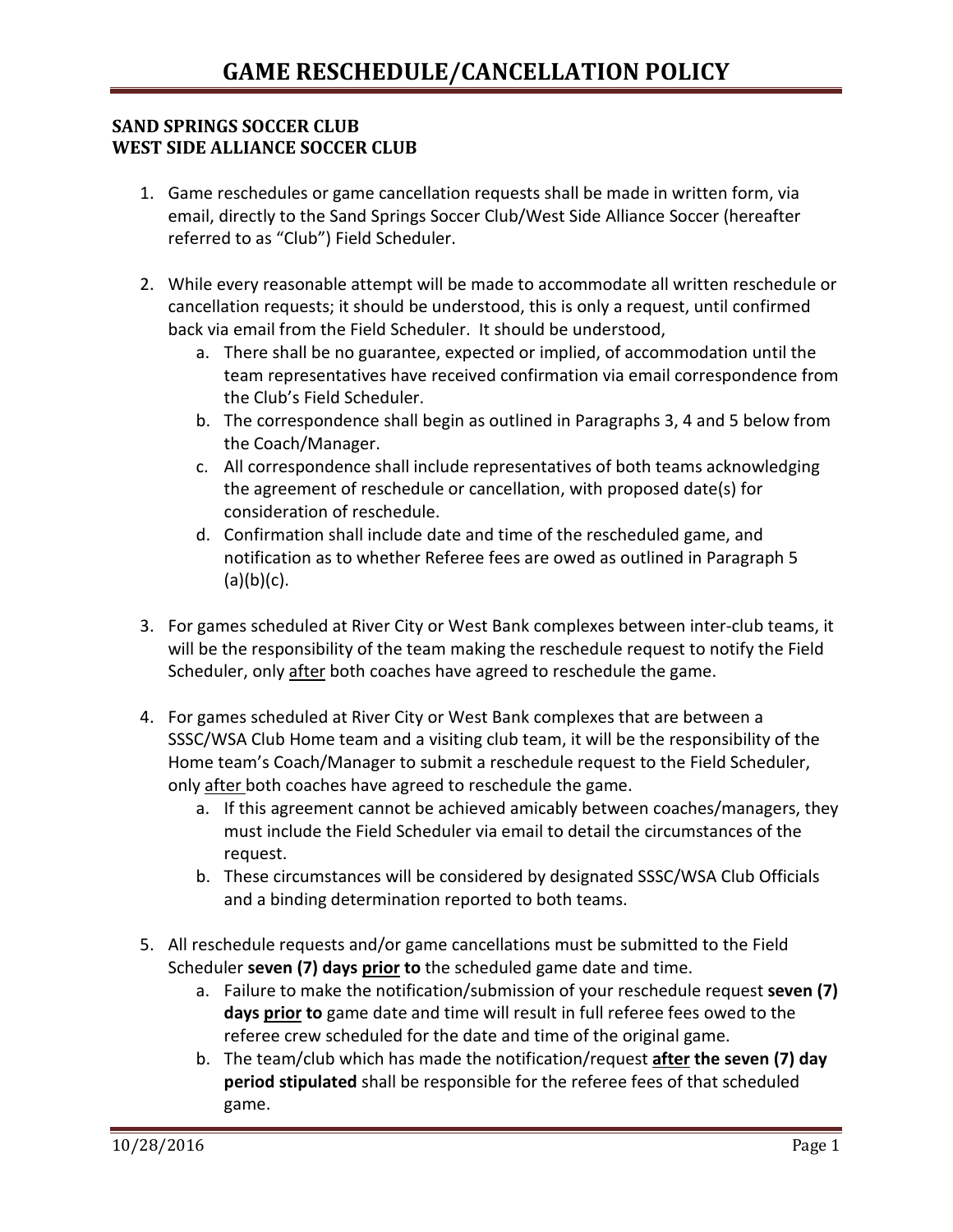- c. Should referee fees not be paid by the date of the original scheduled game date and time, then all future games for this team/club will be suspended at River City or West Bank complex until this referee payment requirement is satisfied.
- 6. Coaches/Managers of the Home and Visiting teams shall communicate and submit three (3) proposed dates in written form to the Scheduler for consideration.
	- a. The Scheduler will give consideration to the proposed dates and times. Upon review of the current field and game schedule, the Scheduler will either approve or deny.
	- b. If denied, the Scheduler will submit alternate open dates to the Coach/Manager of both teams for their consideration.
	- c. The Scheduler shall be only be obligated to three (3) attempts in total to reach an agreed upon date before turning the matter over to designated SSSC/WSA Club officials for a binding determination.
- 7. A game which has been rescheduled once will not be allowed more than one (1) additional reschedule; regardless of which team makes the second reschedule request.
	- a. Failure to play the second re-scheduled game will result in a determination of forfeiture by the team requiring the last reschedule.
	- b. The Club's determination of forfeiture will be submitted to the Games and Disciplinary Committee of the State Association governing the league with the details for the committee's final determination.
	- c. Any appeal by either team of SSSC/WSA Club's policy shall be made to the appropriate State Association governing the league.
	- d. The determination of the Games and Disciplinary Committee of the State Association for the league will be binding upon all parties.
- 8. Cancellation of a game within twenty-four (24) hours will result in forfeiture by the 'canceling team'.
	- a. Extenuating circumstances may be submitted for consideration by designated club officials, however, any consideration given will not waive the responsibility of the 'cancelling team' to pay the referee fees with the same stipulations as outlined in 5(a)(b)(c)
	- b. A determination and/or recommendation shall be submitted to the Games and Disciplinary Committee of the State Association governing the league.
	- c. Cancellation of the game within twenty four (24) hours at USSF club will make the 'canceling team' subject to that Club's policies regarding reschedule, cancellation and referee fees owed.
	- d. Sand Springs Soccer Club and West Side Alliance Soccer Club supports the written and posted policy of any USSF Club, just as we expect the support of our fellow clubs in matters of policy within our complex(es).